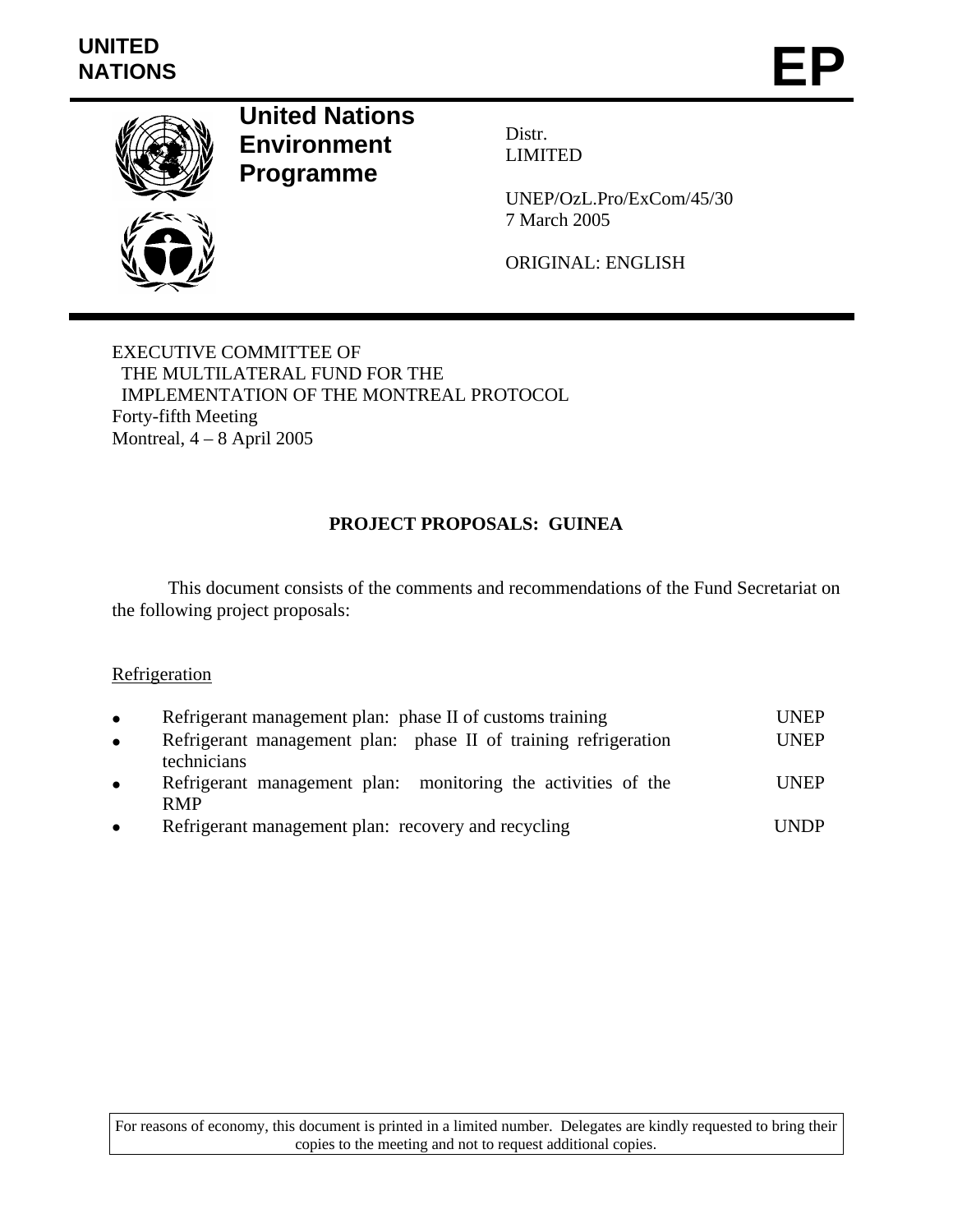## **PROJECT EVALUATION SHEET – NON-MULTI-YEAR PROJECTS GUINEA**

### **PROJECT TITLES BILATERAL/IMPLEMENTING AGENCY**

| (a) | Refrigerant management plan: phase II of customs training                   | <b>UNEP</b> |
|-----|-----------------------------------------------------------------------------|-------------|
| (b) | Refrigerant management plan: phase II of training refrigeration technicians | <b>UNEP</b> |
| (c) | Refrigerant management plan: monitoring the activities of the RMP           | <b>UNEP</b> |
| (d) | Refrigerant management plan: recovery and recycling                         | <b>UNDP</b> |

## **NATIONAL CO-ORDINATING AGENCY** Guinean Ozone Unit

## **LATEST REPORTED CONSUMPTION DATA FOR ODS ADDRESSED IN PROJECT A: ARTICLE-7 DATA (18.9 ODP TONNES, 2003, AS OF 20 OCTOBER 2004)**

| CFT<br>max<br>Annex Al,<br>u u<br>___ | $\sim$ 1<br>$\cap \subset$<br>. .<br>---<br>$- - - - -$ |  |
|---------------------------------------|---------------------------------------------------------|--|

## **B: COUNTRY PROGRAMME SECTORAL DATA (17.43 ODP TONNES, 2003, AS OF 28 APRIL 2004)**

| $\cap$                 | <b>TEL</b>                                                                                                 |
|------------------------|------------------------------------------------------------------------------------------------------------|
| $\sim$ $\sim$          | - ۹۵                                                                                                       |
| ----                   | ЮI                                                                                                         |
| ne                     | ∍uv∙                                                                                                       |
| vа                     | ີ                                                                                                          |
| C <sub>CT</sub><br>CTC | $\sim$<br>$\sim$<br>T.<br>servicing<br>ີ<br>. .<br>המדי<br>$\sim$<br>--<br>the contract of the contract of |

**CFC consumption remaining eligible for funding (ODP tonnes)** n/a - LVCC

| <b>CURRENT</b><br><b>DRAFT</b><br>YEAR |             | Funding US \$ million | Phase-out ODP tonnes |
|----------------------------------------|-------------|-----------------------|----------------------|
| <b>BUSINESS PLAN ALLOCATIONS</b>       | $(a) - (c)$ | 136.000               | n/a                  |
|                                        | (ď          | 131,000               |                      |

|                                                     | training<br>(phase II) | <b>Refrigeration</b><br>technicians<br>training<br>(phase II) | <b>Monitoring</b><br><b>RMP</b><br>activities | <b>Recovery</b><br>and<br>recycling |
|-----------------------------------------------------|------------------------|---------------------------------------------------------------|-----------------------------------------------|-------------------------------------|
| ODS use at enterprise (ODP tonnes):                 |                        |                                                               |                                               |                                     |
| ODS to be phased out (ODP tonnes):                  |                        |                                                               |                                               | 5                                   |
| ODS to be phased in (ODP tonnes):                   |                        |                                                               |                                               |                                     |
| <b>Project duration (months):</b>                   | 12                     | 18                                                            | 24                                            | 24                                  |
| Initial amount requested (US \$):                   | 25,000                 | 25,000                                                        | 20,000                                        | 30,800                              |
| <b>Final project cost:</b>                          |                        |                                                               |                                               |                                     |
| Incremental Capital Cost (US \$)                    | 25,000                 | 25,000                                                        | 20,000                                        | 49,890                              |
| Contingency $(10\%)$ (US \$)                        |                        |                                                               |                                               |                                     |
| Incremental Operating Cost (US \$)                  |                        |                                                               |                                               |                                     |
| Total Project Cost (US \$)                          | 25,000                 | 25,000                                                        | 20,000                                        | 49,890                              |
| Local ownership $(\%):$                             | 100%                   | 100%                                                          | 100%                                          | 100%                                |
| Export component $(\%):$                            | 0%                     | 0%                                                            | $0\%$                                         | 0%                                  |
| Requested grant (US \$):                            | 25,000                 | 25,000                                                        | 20,000                                        | 49,890                              |
| Cost-effectiveness (US \$/kg):                      |                        |                                                               |                                               |                                     |
| Implementing agency support cost (US \$):           | 3,250                  | 3,250                                                         | 2,600                                         | 4,490                               |
| Total cost of project to Multilateral Fund (US \$): | 28,250                 | 28,250                                                        | 22,600                                        | 54,380                              |
| Status of counterpart funding (Y/N):                |                        |                                                               |                                               |                                     |
| Project monitoring milestones included (Y/N):       | Y                      | Y                                                             | Y                                             | Y                                   |

Blanket approval at the costs indicated above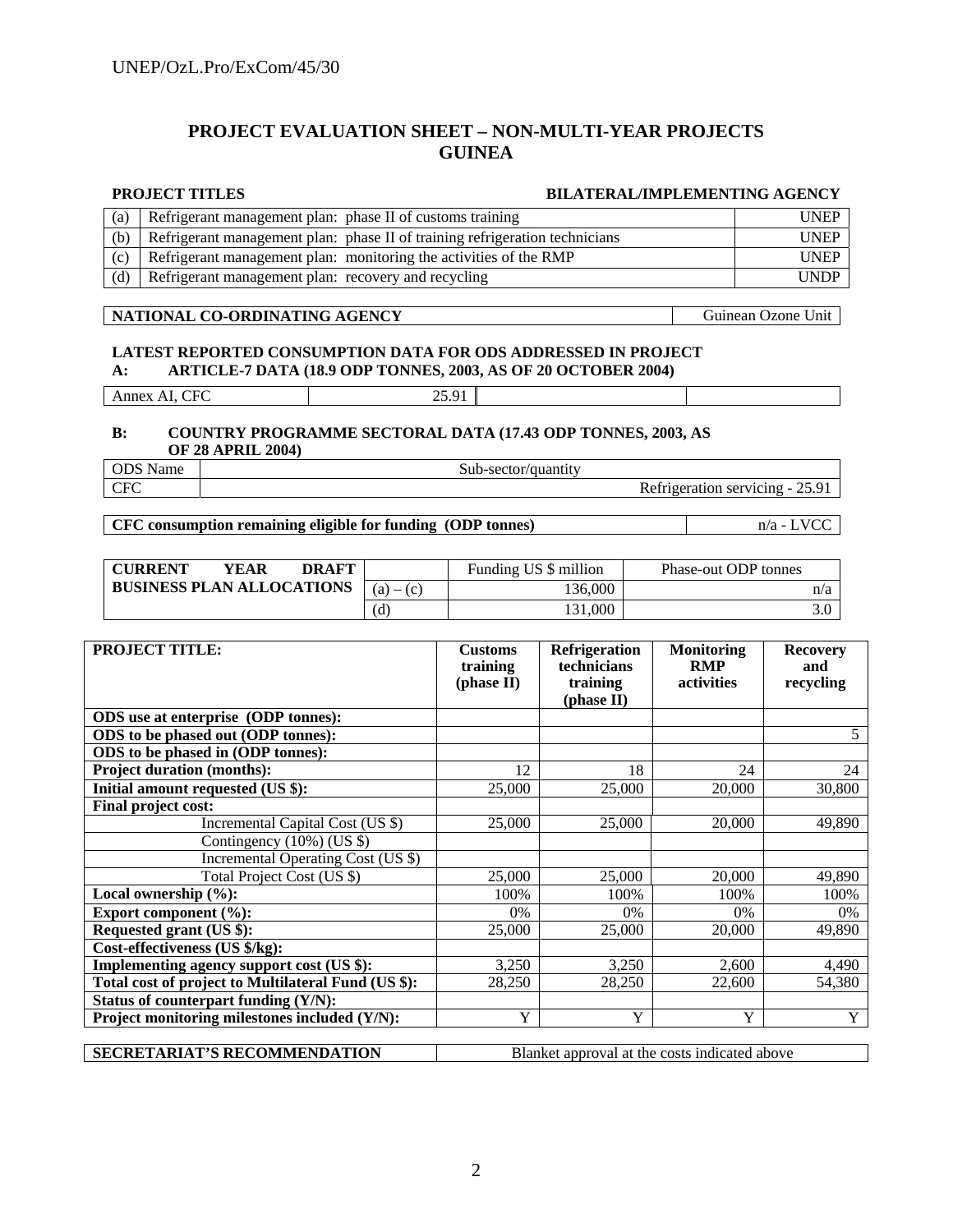## **PROJECT DESCRIPTION**

1. The update of the Refrigerant Management Plan (RMP) for Guinea according to decision 31/48 aims at reducing the CFC consumption in Guinea to 15% of the baseline, to achieve compliance with the 2007 phase-out requirements of the Montreal Protocol. The RMP contains proposals for activities and requests for funding by the Multilateral Fund at a total of US \$126,980, reaching in 2007 a maximum consumption 19.55 ODP tonnes lower than the latest consumption reported for 2003.

2. Guinea's reported ODS consumption for year 2003 was 25.91 ODP tonnes of CFCs (Annex A, Group I substances), all of which are used in the refrigeration-servicing sector. The baseline consumption is 42.4 ODP tonnes, leading to a compliance target for 2005 of 21.2 ODP tonnes and for 2007 of 6.36 ODP tonnes.

3. The country started the implementation of the Country Programme for the Phase out of ODS and the Refrigerant Management Plan in the year 2000, and has in this short time managed to achieve positive results:

- (a) A National Ozone Unit has been established. The NOU has successfully implemented the activities as specified in the Country Programme and a RMP was approved by the Executive Committee at its 30th Meeting.
- (b) A legal framework has been developed in a relatively short period of time, which largely contributed to establishment of a better control of ODS use in the country.
- (c) The national CFC consumption has been reduced almost by a third, from 41.78 ODP tonnes in 1998 to 25.91 ODP tonnes in 2003.
- (d) Four projects under the previously approved RMP for a total amount of US \$189,780 were completed successfully.

4. Despite its achievements, Guinea is facing important challenges for complying with its Montreal Protocol obligations in the immediate future:

- (a) CFC consumption needs to be reduced significantly to comply with the 2005 Montreal Protocol 50% CFC reduction requirement, and the 2007 85% CFC reduction requirement. So far the existing downward trend in consumption is slower than needed for compliance in particular with the 2007 reduction step.
- (b) All of the CFC consumption is concentrated in the refrigeration and air-conditioning service sector, where sustaining reductions are difficult to achieve.
- (c) New needs have been identified during the preparation of the RMP update in order to establish a stricter control of CFC consumption in the refrigeration and air-conditioning sector, including the need to address items only partly covered by the activities already implemented.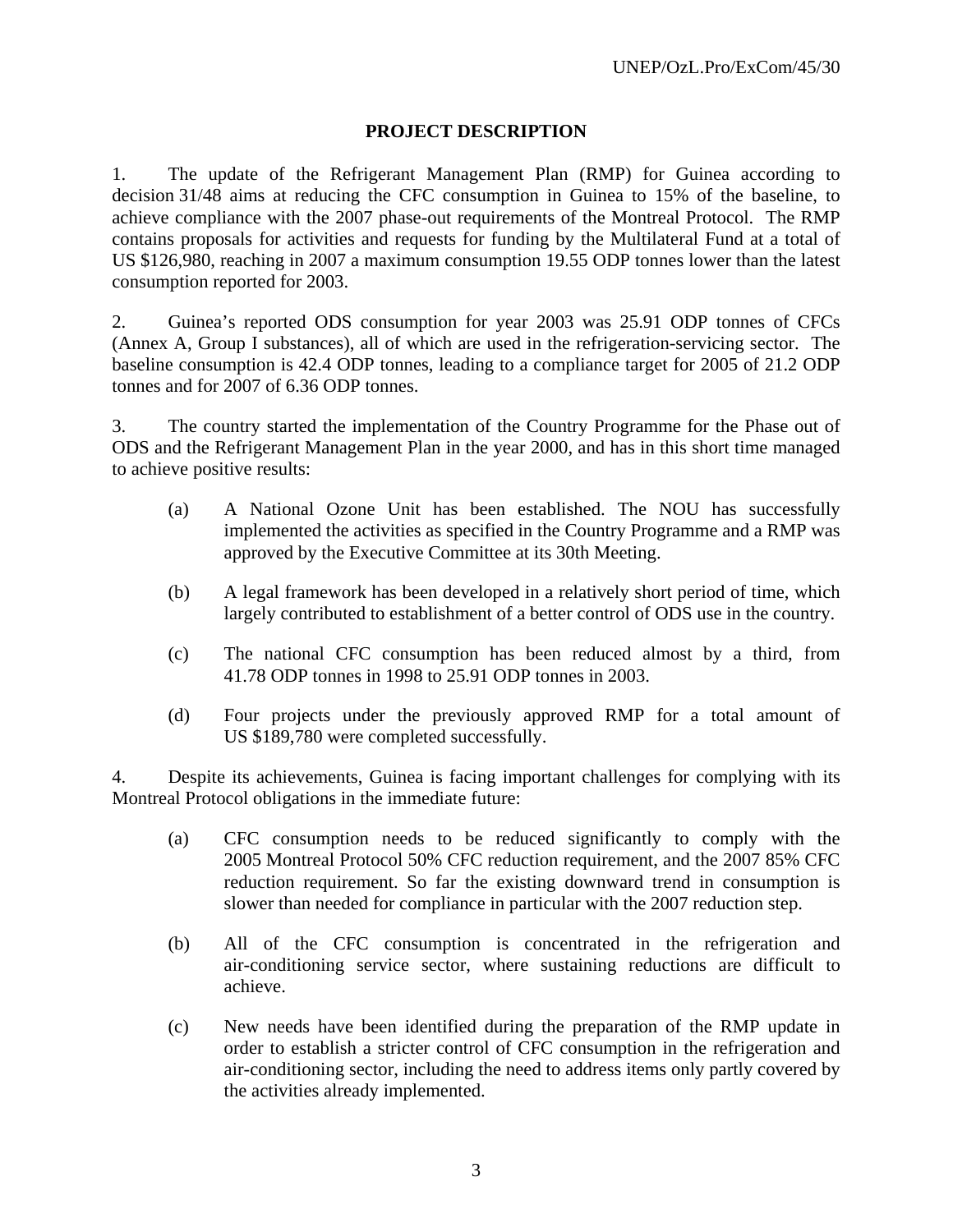5. The Government will continue to pursue a strategy based on a combination of control measures as well as providing additional training to curb CFC consumption. The RMP proposes a series of additional training for customs officials and refrigeration technicians, as well as a monitoring component and equipment supply for recovery and recycling.

- 6. The Refrigerant Management Plan is composed of the following projects:
	- (a) A training Programme for Customs Officers: with the aim of reinforcing the work of the Customs Office and enforcing the application of the ODS Import/Export Licensing System through further training of Customs Officers (UNEP);
	- (b) A training Programme for the Refrigeration Sector: with the aim of providing assistance for the use of good servicing, maintenance and containment practices in the refrigeration sector through additional training for the technicians (UNEP);
	- (c) A recovery and Recycling Programme: with the purpose of supporting the use of good servicing, maintenance and containment practices in the refrigeration sector (UNDP); and
	- (d) A RMP Update Monitoring Programme: to ensure successful implementation of all activities proposed in the RMP update through continuous monitoring to facilitate the rapid identification of obstacles, and the timely design and implementation of the appropriate corrective measures (UNEP).

7. This Action Plan will be complemented and reinforced by the continuous public awareness activities being carried out by the NOU as part of its work plan under the Institutional Strengthening project. The Government counterpart will be provided in kind, to cover temporary project staff and meeting facilities from Government offices other than the NOU.

8. Upon request, UNEP provided additional information concerning certain specifics and objectives of their activities, such as the number of customs officers trained in the past and the number intended to be trained in the future.

# **SECRETARIAT'S COMMENTS AND RECOMMENDATIONS**

# **COMMENTS**

9. In discussions with UNEP and UNDP, the Secretariat stressed the point that a RMP requires a strong and active lead agency, that will co-ordinate the implementation between the agencies involved since this is of major importance for the effective and successful implementation of a RMP. UNEP agreed to take on this role.

10. The UNDP component is largely aimed to improve utilisation of previously deployed recovery and recycling equipment. The training to be provided related to recovery and recycling is aimed directly at a small number of service technicians handling the equipment, while UNEP's